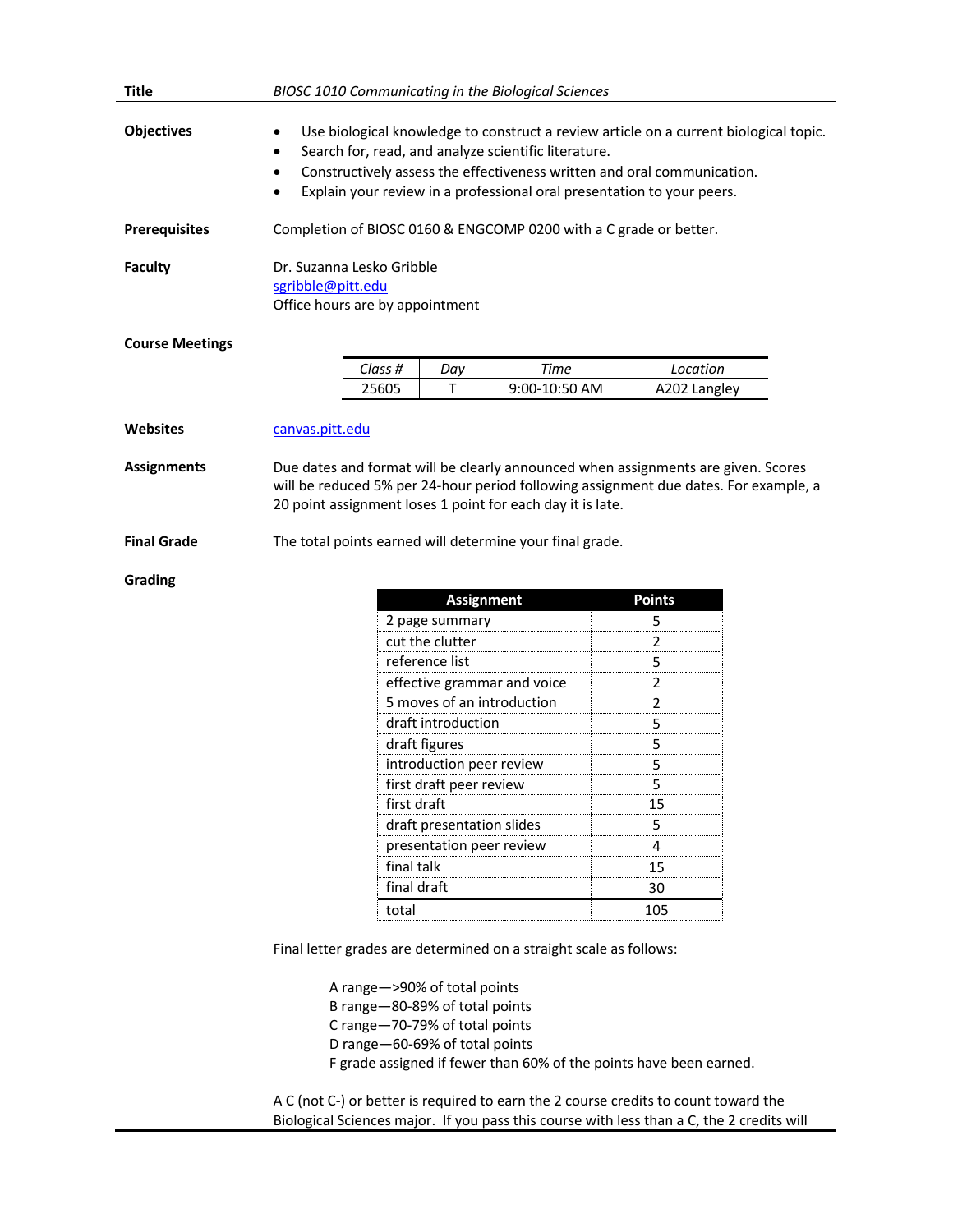|                           | only count toward the University's requirement that you have completed a writing<br>intensive course in your major discipline.                                                                                                                                                                                                                                                                                                                                                                                                                                                                                                                                                                                                                                                                                                                                                                                                                                 |  |  |  |  |
|---------------------------|----------------------------------------------------------------------------------------------------------------------------------------------------------------------------------------------------------------------------------------------------------------------------------------------------------------------------------------------------------------------------------------------------------------------------------------------------------------------------------------------------------------------------------------------------------------------------------------------------------------------------------------------------------------------------------------------------------------------------------------------------------------------------------------------------------------------------------------------------------------------------------------------------------------------------------------------------------------|--|--|--|--|
|                           | At the end of the semester, a final grade is determined for each student using the<br>above scale. Factors such as sustained improvement, & class participation may be<br>considered when making a decision in borderline cases.                                                                                                                                                                                                                                                                                                                                                                                                                                                                                                                                                                                                                                                                                                                               |  |  |  |  |
| <b>Attendance</b>         | Meetings are interactive so student attendance & participation is highly recommended                                                                                                                                                                                                                                                                                                                                                                                                                                                                                                                                                                                                                                                                                                                                                                                                                                                                           |  |  |  |  |
| Email                     | Each student is issued a University e-mail address (username@pitt.edu) upon<br>admittance. This e-mail address may be used by the University for official<br>communication with students. Students are expected to read e-mail sent to this<br>account on a regular basis. Failure to read & react to University communications in a<br>timely manner does not absolve the student from knowing & complying with the<br>content of the communications. The University provides an e-mail forwarding service<br>that allows students to read their e-mail via other service providers (e.g. gmail, AOL,<br>Yahoo). Students that choose to forward their e-mail from their @pitt.edu address to<br>another address do so at their own risk. If e-mail is lost as a result of forwarding, it<br>does not absolve the student from responding to official communications sent to their<br>University e-mail address. (from the Pitt E-mail Communications Policy) |  |  |  |  |
| <b>Academic Integrity</b> | Students in this course will be expected to comply with the University of Pittsburgh's<br>Policy on Academic Integrity. Any student suspected of violating this obligation for any<br>reason during the semester will be required to participate in the procedural process,<br>initiated at the instructor level, as outlined in the University Guidelines on Academic<br>Integrity. This may include, but is not limited to, the confiscation of the examination of<br>any individual suspected of violating University Policy. Furthermore, no student may<br>bring any unauthorized materials to an exam, including dictionaries and programmable<br>calculators. To learn more about Academic Integrity, visit the Academic Integrity Guide<br>for an overview of the topic.                                                                                                                                                                               |  |  |  |  |
|                           | Any attempt to submit work that is not the student's own work is a violation of<br>academic integrity & will be severely punished. If I find that a writing assignment<br>contains evidence of plagiarism, I will grade the assignment according to my published<br>guidelines but only award credit for that percentage of the paper that, in my<br>determination, represents your own work. I will then subtract a 50% point penalty for<br>the plagiarism (10 points on a 20-point assignment, 50 points on a 100-point<br>assignment). Second offenses will result in an automatic grade of F.                                                                                                                                                                                                                                                                                                                                                             |  |  |  |  |
|                           | For hands on practice, complete the Understanding and Avoiding Plagiarism tutorial.                                                                                                                                                                                                                                                                                                                                                                                                                                                                                                                                                                                                                                                                                                                                                                                                                                                                            |  |  |  |  |
|                           | Students agree that by taking this course, all writing submissions are subject to textual<br>similarity review via Turnitin.com. All submitted papers will be included as source<br>documents in the Turnitin.com reference database solely for the purpose of detecting<br>plagiarism of such papers. Use of Turnitin.com page service is subject to the Usage<br>Policy & Privacy Pledge posted on the website.                                                                                                                                                                                                                                                                                                                                                                                                                                                                                                                                              |  |  |  |  |
| <b>Personal Conduct</b>   | Students are expected to arrive to join our class on-time & fully prepared.                                                                                                                                                                                                                                                                                                                                                                                                                                                                                                                                                                                                                                                                                                                                                                                                                                                                                    |  |  |  |  |
|                           | Use of any audio or video recording device is strictly prohibited without the consent of<br>the professor. Failure to adhere to this policy will result in dismissal from the class.<br>Emailing your professor is considered an official communication. Please treat your<br>inquiries with professionalism. An acceptable email salutation is "Dear Dr. Gribble."<br>Unacceptable salutations are "Hey," "Hi," or lack thereof.                                                                                                                                                                                                                                                                                                                                                                                                                                                                                                                              |  |  |  |  |
|                           |                                                                                                                                                                                                                                                                                                                                                                                                                                                                                                                                                                                                                                                                                                                                                                                                                                                                                                                                                                |  |  |  |  |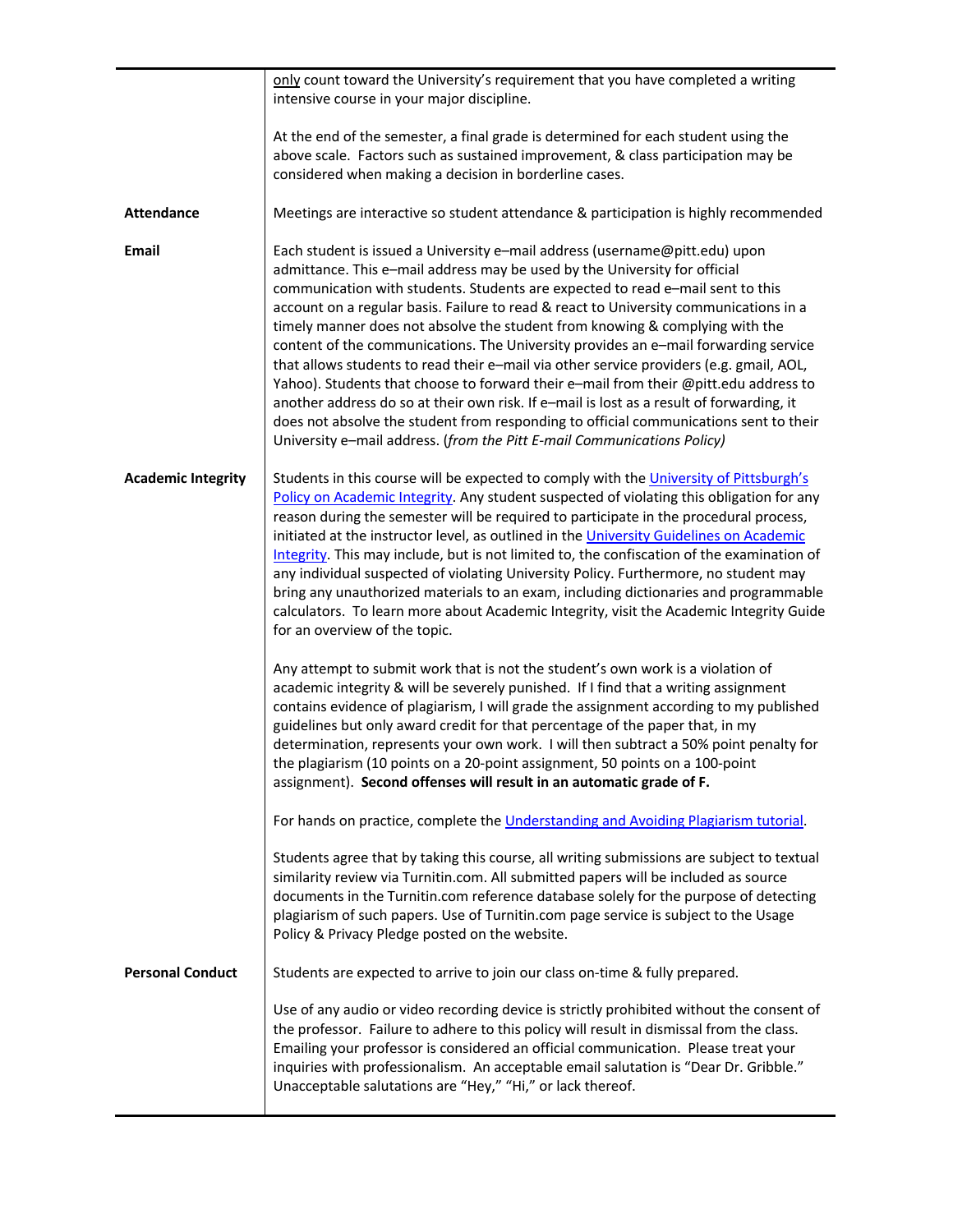| <b>Emergency</b>     | Assignments missed due to emergent situations will be considered on an individual       |  |  |  |
|----------------------|-----------------------------------------------------------------------------------------|--|--|--|
| <b>Situations</b>    | basis. Submit your request for an extension in writing; verbal communication is not     |  |  |  |
|                      | sufficient. Use the following guidelines for your request:                              |  |  |  |
|                      |                                                                                         |  |  |  |
|                      | Include your name, nature of the emergency, & assignment that you                       |  |  |  |
|                      | 1.                                                                                      |  |  |  |
|                      | missed.                                                                                 |  |  |  |
|                      | Your request must be received by me no later than 3 days after the<br>2.                |  |  |  |
|                      | assignment's due date.                                                                  |  |  |  |
|                      | If the emergency is due to a medical condition, you must include evidence<br>3.         |  |  |  |
|                      | that you have sought medical care.                                                      |  |  |  |
|                      |                                                                                         |  |  |  |
|                      | Failure to comply with these guidelines could result in a zero for the assignment.      |  |  |  |
|                      |                                                                                         |  |  |  |
|                      |                                                                                         |  |  |  |
| Zoom (when           | The University of Pittsburgh Student Conduct Code applies to online behavior as well as |  |  |  |
| remote is an option) | in-person or classroom behavior. You are expected to be professional and respectful     |  |  |  |
|                      | when attending class on Zoom. The following are class policies for our meetings with    |  |  |  |
|                      | Zoom. Please read carefully, these policies are effective immediately and apply for the |  |  |  |
|                      | remainder of the semester. All students are expected to adhere to the policies.         |  |  |  |
|                      |                                                                                         |  |  |  |
|                      | General                                                                                 |  |  |  |
|                      | Sign in with your full first name and last name as listed on the class                  |  |  |  |
|                      | 1.                                                                                      |  |  |  |
|                      | roster. Do not use a nickname or other pseudonym when you log in. It makes              |  |  |  |
|                      | it impossible to know who is in attendance. Using your full name quickly sorts          |  |  |  |
|                      | students into their groups when needed. Users who do not provide their full             |  |  |  |
|                      | names will NOT be admitted to class.                                                    |  |  |  |
|                      |                                                                                         |  |  |  |
|                      | <b>Exceptions</b>                                                                       |  |  |  |
|                      | Since enrolling in class, some students have changed their names to<br>$\circ$          |  |  |  |
|                      | better reflect their gender identity. If you currently use a different                  |  |  |  |
|                      | name than what is listed on the official roster, please send a private                  |  |  |  |
|                      | Canvas message so this can be noted on the roster and you can use                       |  |  |  |
|                      | your current name on Zoom.                                                              |  |  |  |
|                      |                                                                                         |  |  |  |
|                      | If you do not have access to a computer or smartphone with internet<br>$\circ$          |  |  |  |
|                      | access, call into class using a landline phone. This is not optimal;                    |  |  |  |
|                      | please try to locate an internet-enabled device to use for class.                       |  |  |  |
|                      | Stay focused. Please stay engaged in class activities. Close any apps on your           |  |  |  |
|                      | device that are not relevant and turn off notifications.                                |  |  |  |
|                      | <b>Video</b>                                                                            |  |  |  |
|                      |                                                                                         |  |  |  |
|                      | Turn on your video when possible. It is helpful to be able to see each other,<br>1.     |  |  |  |
|                      | just as in an in-person class.                                                          |  |  |  |
|                      |                                                                                         |  |  |  |
|                      | <b>Exceptions</b>                                                                       |  |  |  |
|                      | If you have limited internet bandwidth or no webcam, it is ok to not<br>$\circ$         |  |  |  |
|                      | use video.                                                                              |  |  |  |
|                      | If you're unable to find an environment without a lot of visual<br>$\circ$              |  |  |  |
|                      | distractions, it is also ok to turn off your video.                                     |  |  |  |
|                      |                                                                                         |  |  |  |
|                      | Keep it clean. Don't share anything you wouldn't put up on the projector in<br>2.       |  |  |  |
|                      | class!                                                                                  |  |  |  |
|                      | <b>Audio</b>                                                                            |  |  |  |
|                      | Mute your microphone when you are not talking. This helps eliminate<br>1.               |  |  |  |
|                      |                                                                                         |  |  |  |
|                      | background noise.                                                                       |  |  |  |
|                      |                                                                                         |  |  |  |
|                      | Use a headset when possible. If you own headphones with a microphone,<br>2.             |  |  |  |
|                      | please use them. This improves audio quality.                                           |  |  |  |
|                      |                                                                                         |  |  |  |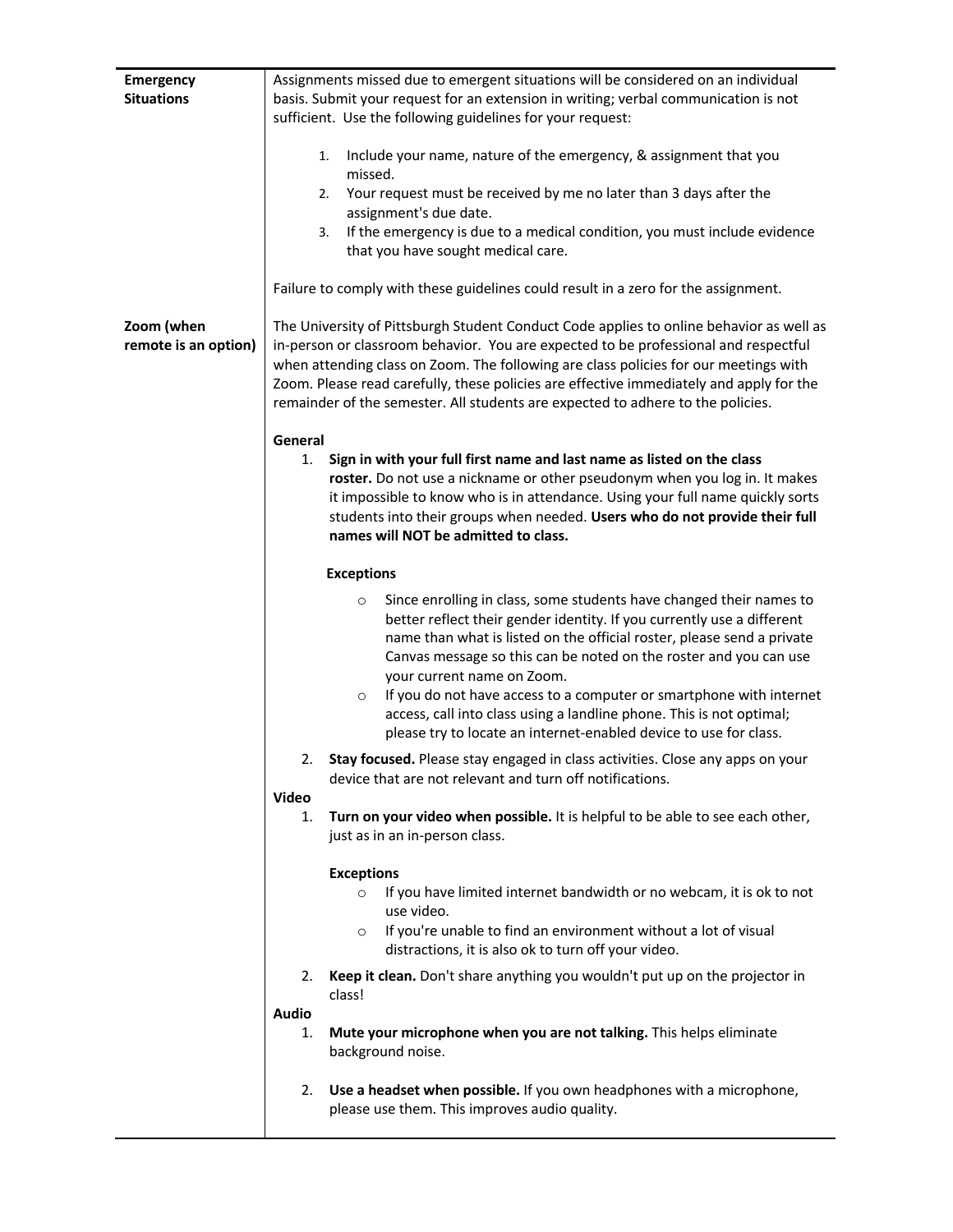|                                           | Be in a quiet place when possible. Find a quiet, distraction-free spot to log in.<br>3.                                                                                                                                                                                                                                                                                                                                                                                                                                                                                                                                                                                                                                                                                                                                                                                                                                                |  |  |  |  |
|-------------------------------------------|----------------------------------------------------------------------------------------------------------------------------------------------------------------------------------------------------------------------------------------------------------------------------------------------------------------------------------------------------------------------------------------------------------------------------------------------------------------------------------------------------------------------------------------------------------------------------------------------------------------------------------------------------------------------------------------------------------------------------------------------------------------------------------------------------------------------------------------------------------------------------------------------------------------------------------------|--|--|--|--|
|                                           | Turn off any music, videos, etc. in the background.                                                                                                                                                                                                                                                                                                                                                                                                                                                                                                                                                                                                                                                                                                                                                                                                                                                                                    |  |  |  |  |
|                                           | Chat<br>Stay on topic. Use the chat window for questions and comments that are<br>1.<br>relevant to class. The chat window is not a place for socializing or posting<br>comments that distract from the course activities. If you fill it up with random<br>comments, I will be unable to sort through the information quickly to address<br>students' real questions/concerns about the course.                                                                                                                                                                                                                                                                                                                                                                                                                                                                                                                                       |  |  |  |  |
|                                           | No disrespect or hate speech. Just like in our in-person class, respectful<br>2.<br>behavior is expected. Consider Zoom a professional environment, and act like<br>you're at a job interview, even when you're typing in the chat                                                                                                                                                                                                                                                                                                                                                                                                                                                                                                                                                                                                                                                                                                     |  |  |  |  |
| <b>COVID-19 Safety</b>                    | During this pandemic, it is extremely important that you abide by the public health<br>regulations, the University of Pittsburgh's health standards and guidelines, and Pitt's<br>Health Rules. These rules have been developed to protect the health and safety of all<br>of us. Universal face covering is required in all classrooms and in every building on<br>campus, without exceptions, regardless of vaccination status. This means you must<br>wear a face covering that properly covers your nose and mouth when you are in the<br>classroom. If you do not comply, you will be asked to leave class. It is your<br>responsibility have the required face covering when entering a university building or<br>classroom. For the most up-to-date information and guidance, please<br>visit coronavirus.pitt.edu and check your Pitt email for updates before each class.                                                     |  |  |  |  |
|                                           | If you are required to isolate or quarantine, become sick, or are unable to come to<br>class, contact me as soon as possible to discuss arrangements."                                                                                                                                                                                                                                                                                                                                                                                                                                                                                                                                                                                                                                                                                                                                                                                 |  |  |  |  |
| <b>Accessibility</b>                      | The Canvas LMS platform was built using the most modern HTML and CSS<br>technologies, and is committed to W3C's Web Accessibility Initiative and Section 508<br>guidelines. Specific details regarding individual feature compliance are documented<br>and updated regularly.                                                                                                                                                                                                                                                                                                                                                                                                                                                                                                                                                                                                                                                          |  |  |  |  |
| <b>Disability Resources</b><br>& Services | If you have a disability for which you are or may be requesting an accommodation, you<br>are encouraged to contact both your instructor and Disability Resources and Services<br>(DRS), 140 William Pitt Union, (412) 648-7890, drsrecep@pitt.edu, (412) 228-5347 for<br>P3 ASL users, as early as possible in the term. DRS will verify your disability and<br>determine reasonable accommodations for this course.                                                                                                                                                                                                                                                                                                                                                                                                                                                                                                                   |  |  |  |  |
|                                           | This course is designed to function fully in person beginning September 13. Requests<br>for remote attendance will not be reviewed by myself or the department. If you believe<br>you have a qualifying disability that prevents you from attending in-person instruction<br>this semester, please contact Disability Resources and Services. If you are quarantined<br>due to COVID-19, you may temporarily participate remotely by providing<br>documentation. Under either of these circumstances, you may elect to preserve your<br>privacy by not using video and by identifying yourself in Zoom using your initials or an<br>alias that you have shared with me.                                                                                                                                                                                                                                                                |  |  |  |  |
| Diversity &<br>Inclusion                  | The University of Pittsburgh does not tolerate any form of discrimination, harassment,<br>or retaliation based on disability, race, color, religion, national origin, ancestry, genetic<br>information, marital status, familial status, sex, age, sexual orientation, veteran status<br>or gender identity or other factors as stated in the University's Title IX policy. The<br>University is committed to taking prompt action to end a hostile environment that<br>interferes with the University's mission. Information about policies, procedures, and<br>practices is found here . I ask that everyone in the class strive to help ensure that other<br>members of this class can learn in a supportive and respectful environment. If there are<br>instances of the aforementioned issues, please contact the Title IX Coordinator, by<br>calling 412-648-7860, or e-mailing titleixcoordinator@pitt.edu. Reports can also be |  |  |  |  |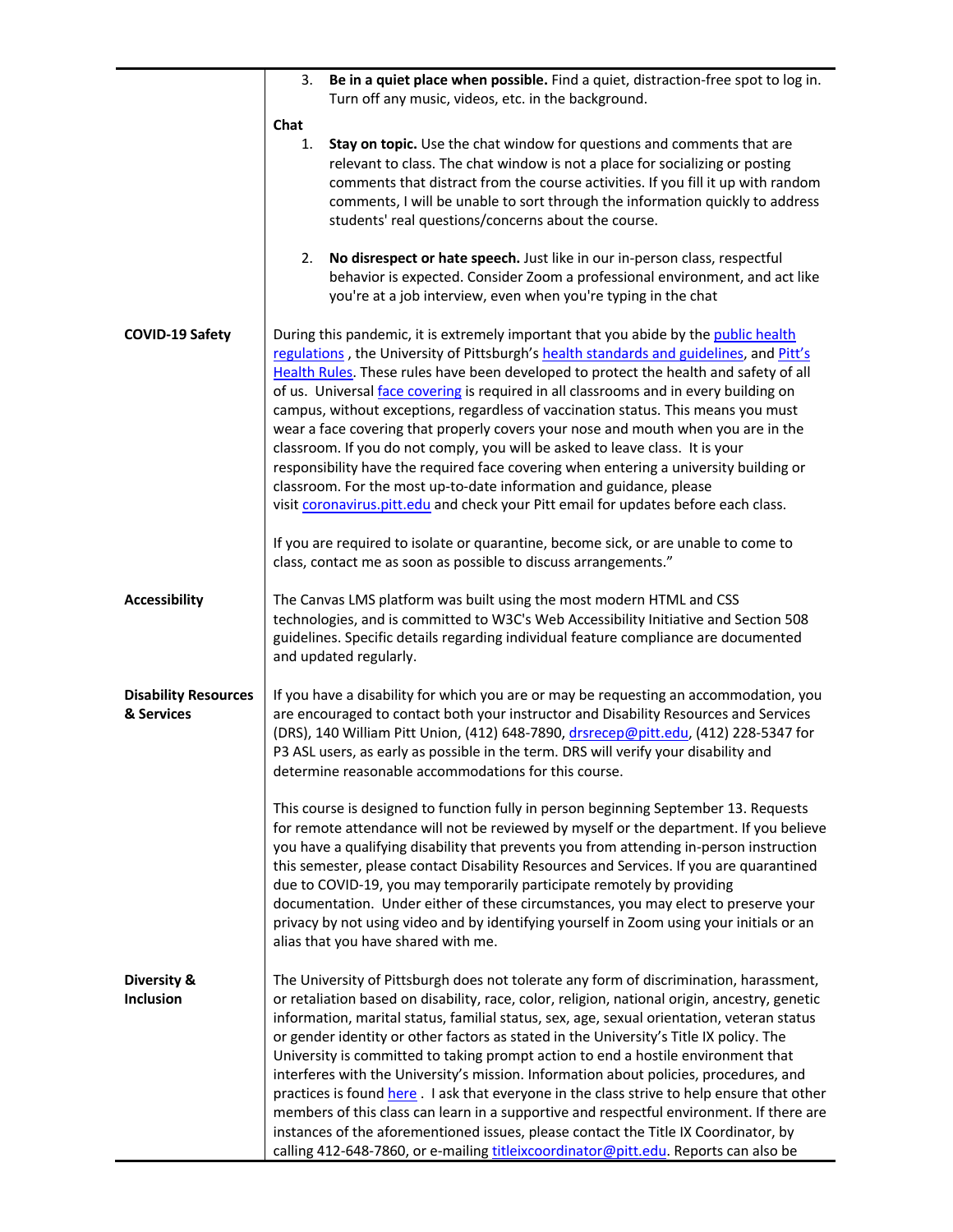|           | filed online. You may also choose to report this to a faculty/staff member; they are<br>required to communicate this to the University's Office of Diversity and Inclusion. If<br>you wish to maintain complete confidentiality, you may also contact the University<br>Counseling Center (412) 648-7930.                                                                                                                                                                                                                                                                                                                                                                                                                                                                                                                                                                                                                                                                                                                             |
|-----------|---------------------------------------------------------------------------------------------------------------------------------------------------------------------------------------------------------------------------------------------------------------------------------------------------------------------------------------------------------------------------------------------------------------------------------------------------------------------------------------------------------------------------------------------------------------------------------------------------------------------------------------------------------------------------------------------------------------------------------------------------------------------------------------------------------------------------------------------------------------------------------------------------------------------------------------------------------------------------------------------------------------------------------------|
| Self-care | Do your best to maintain a healthy lifestyle this semester by eating well, exercising,<br>avoiding drugs and alcohol, getting enough sleep, and taking time to relax. Despite<br>what you might hear, using your time to take care of yourself will actually help you<br>achieve your academic goals more than spending too much time studying. All of us<br>benefit from support and guidance during times of struggle. There are many helpful<br>resources available at Pitt. An important part of the college experience is learning how<br>to ask for help. Take the time to learn about all that's available and take advantage of<br>it. Ask for support sooner rather than later - this always helps. If you or anyone you<br>know experiences any academic stress, difficult life events, or difficult feelings like<br>anxiety or depression, we strongly encourage you to seek support. Consider reaching<br>out to a friend, faculty or family member you trust for assistance connecting to the<br>support that can help. |
|           | The University Counseling Center is here for you: call (412) 648-7930 and visit their<br>website.                                                                                                                                                                                                                                                                                                                                                                                                                                                                                                                                                                                                                                                                                                                                                                                                                                                                                                                                     |
|           | If you or someone you know is feeling suicidal, call someone immediately, day or night:<br>University Counseling Center: (412) 648-7930<br>University Counseling Center Mental Health Crisis Response: (412) 648-7930 x1<br>Resolve Crisis Network: (888) 796-8226                                                                                                                                                                                                                                                                                                                                                                                                                                                                                                                                                                                                                                                                                                                                                                    |
|           | If the situation is life threatening, call the Police:<br>On-campus, Pitt Police: (412) 268-2121<br>Off-campus: 911                                                                                                                                                                                                                                                                                                                                                                                                                                                                                                                                                                                                                                                                                                                                                                                                                                                                                                                   |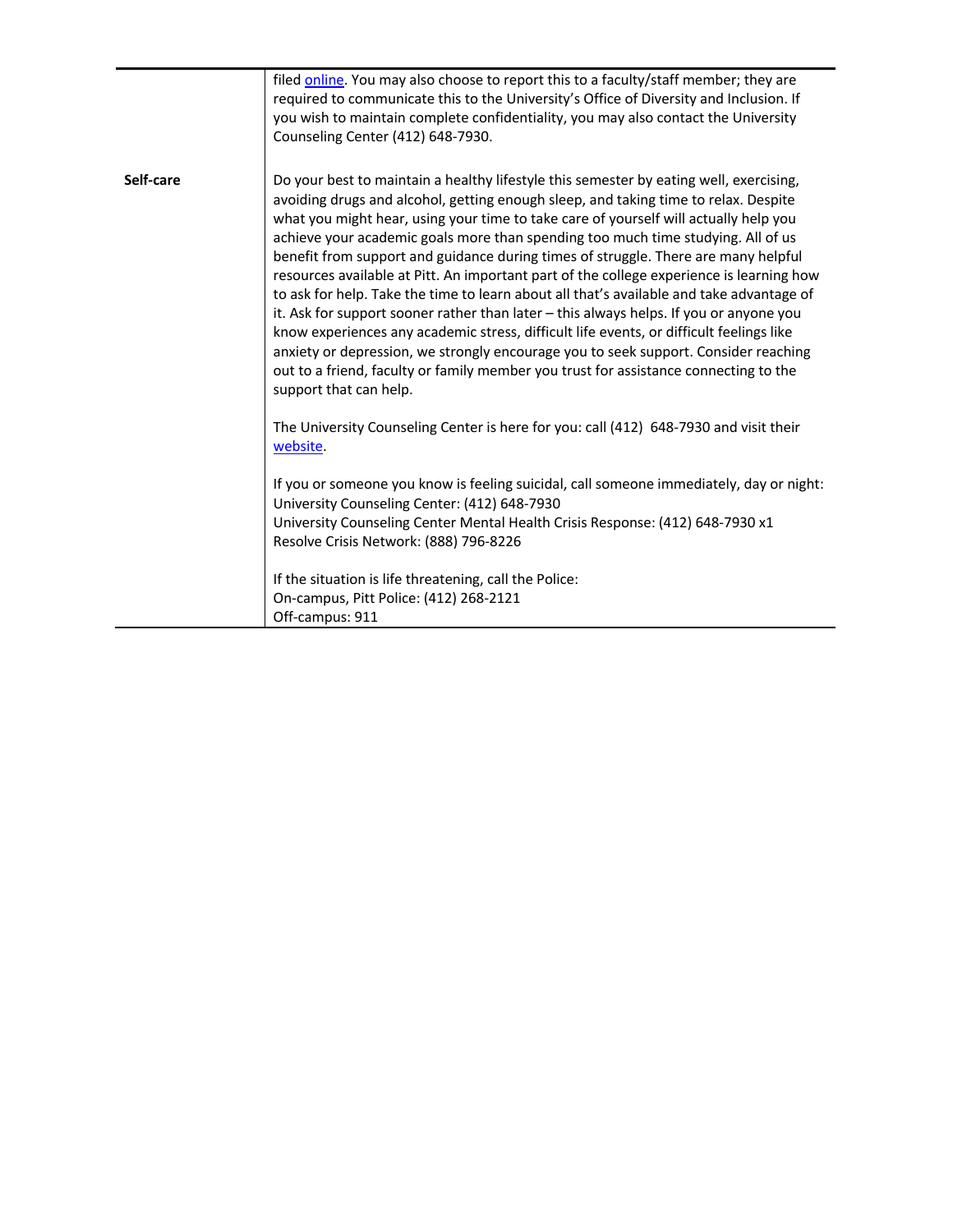## **FALL 2021 – BIOSC 1010 Course Schedule**

| <b>Week</b>    | <b>Date</b>   | <b>Topic</b>                                                                                                                               | <b>Peer Review</b>       | Assignment to submit and due date                         |
|----------------|---------------|--------------------------------------------------------------------------------------------------------------------------------------------|--------------------------|-----------------------------------------------------------|
| 1              | $T$ 8/31      | course overview, partners and papers                                                                                                       |                          |                                                           |
|                | $F = 9/3$     | $\overline{a}$                                                                                                                             |                          | topic summary: canvas @ noon.                             |
| $\overline{2}$ | $T$ 9/7       | the 4 Cs of writing: cut the clutter!                                                                                                      |                          | cut the clutter: canvas @ end of class.                   |
|                | $F = 9/10$    | $\overline{\phantom{a}}$                                                                                                                   |                          | reference list: canvas @ noon.                            |
| 3              | $T = 9/14$    | effective grammar and voice                                                                                                                |                          | effective grammar and voice: canvas @ end of class.       |
| 4              | $T = 9/21$    | components of a scientific review<br>introduction construction                                                                             |                          | 5 moves of an introduction: canvas @ end of class.        |
| 5              | $T = 9/28$    | figure construction                                                                                                                        |                          | draft introduction: canvas @ 9:00 am.                     |
|                | $F = 10/1$    | $\overline{\phantom{a}}$                                                                                                                   |                          | draft figures: canvas @ noon.                             |
| 6              | $T = 10/5$    | introduction revision workshop                                                                                                             | introduction             | introduction peer review: canvas @ end of class.          |
|                | W-F 10/6-10/8 | introduction conferences                                                                                                                   |                          |                                                           |
| $\overline{7}$ | $T = 10/12$   | abstract and conclusion &<br>full draft writing workshop                                                                                   |                          | $-$                                                       |
| 8              | $T = 10/19$   | full draft peer review                                                                                                                     | full draft               | full $1^{st}$ draft: canvas @ 9:00 am.                    |
|                | $F = 10/22$   |                                                                                                                                            |                          | 1st draft peer review: canvas @ noon.                     |
| 9              | $T = 10/26$   | effective presentation construction & delivery<br>assertion-evidence presentation style<br>impact of audience on presentation construction | $\overline{\phantom{a}}$ | revised full draft: canvas @ noon.                        |
| 10             | $T = 11/2$    | practice presentation-part 1                                                                                                               |                          | draft presentation: canvas @ 9:00 am.                     |
| 11             | $T = 11/9$    | draft conferences                                                                                                                          |                          | group 1: revised draft presentation: canvas @ 9:00 am.    |
|                | $F = 11/12$   | $\overline{\phantom{a}}$                                                                                                                   |                          | group 2: group 1 presentation peer review: canvas @ noon. |
| 12             | $T$ 11/16     | practice presentation-part 2                                                                                                               | presentation             | group 2: revised draft presentation: canvas @ 9:00 am.    |
|                | $F = 11/19$   |                                                                                                                                            |                          | group 1: group 2 presentation peer review: canvas @ noon. |